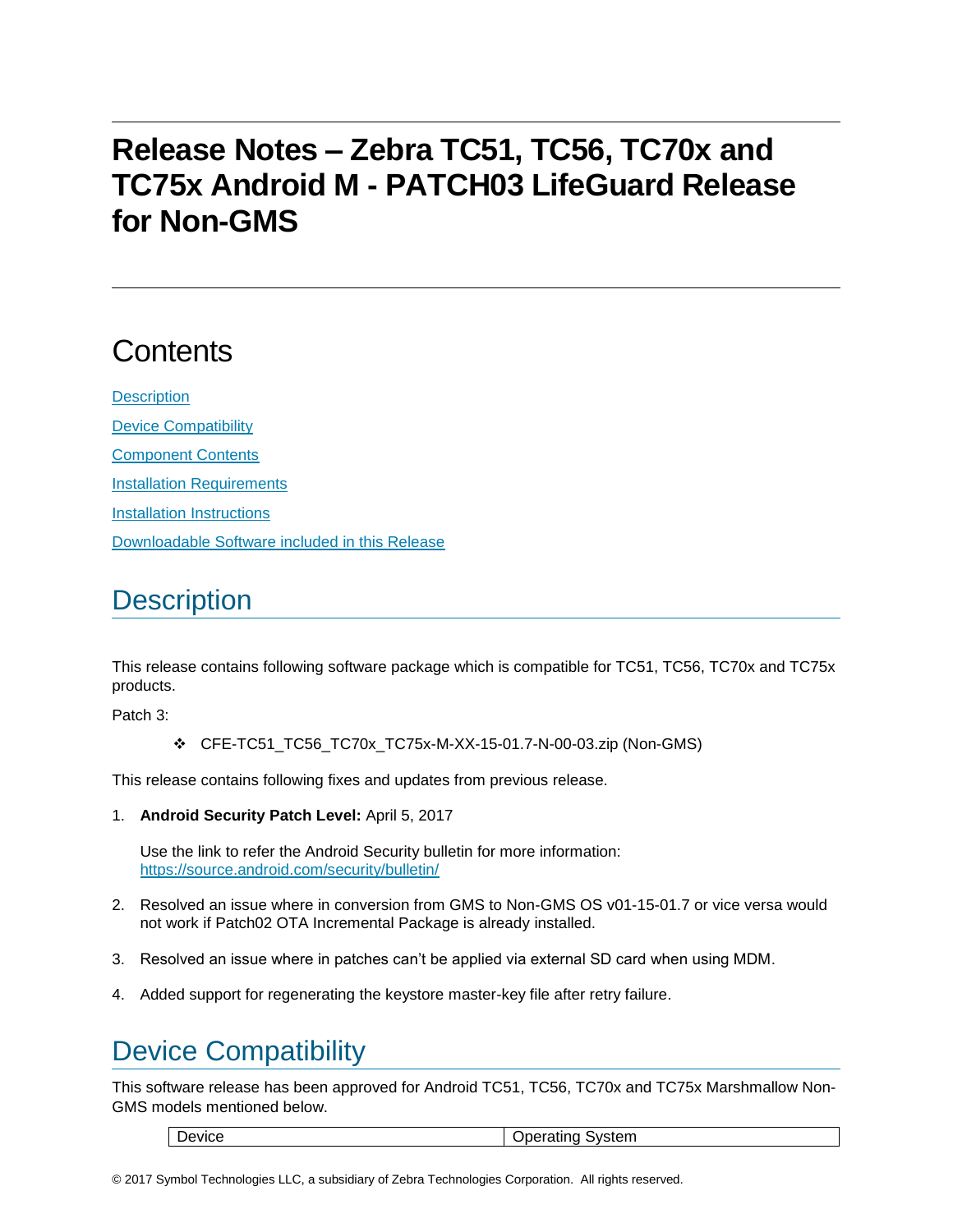| TC510K-2PAZU2P-US | <b>Android M</b> |
|-------------------|------------------|
| TC510K-2PAZU2P-A6 | <b>Android M</b> |
| TC510K-2PAZU2P-IA | <b>Android M</b> |
| TC510K-2PAZU4P-US | <b>Android M</b> |
| TC510K-2PAZU4P-A6 | <b>Android M</b> |
| TC510K-2PAZU4P-IA | <b>Android M</b> |
| TC56CJ-2PAZU2P-A6 | <b>Android M</b> |
| TC56DJ-2PAZU2P-A6 | <b>Android M</b> |
| TC56DJ-2PAZU2P-BR | <b>Android M</b> |
| TC56DJ-2PAZU2P-IA | <b>Android M</b> |
| TC56DJ-2PAZU2P-TN | <b>Android M</b> |
| TC56CJ-2PAZU4P-A6 | <b>Android M</b> |
| TC56DJ-2PAZU4P-A6 | <b>Android M</b> |
| TC56DJ-2PAZU4P-BR | <b>Android M</b> |
| TC56DJ-2PAZU4P-IA | <b>Android M</b> |
| TC700K-02B22B0US  | <b>Android M</b> |
| TC700K-02B24B0US  | <b>Android M</b> |
| TC700K-02B22B0A6  | <b>Android M</b> |
| TC700K-02B24B0A6  | <b>Android M</b> |
| TC75FK-22B22ADA6  | <b>Android M</b> |
| TC75FK-22B24ADA6  | <b>Android M</b> |
| TC75FK-22B22ADBR  | <b>Android M</b> |
| TC75FK-22B22ADIA  | <b>Android M</b> |
| TC75FK-22B22ADID  | <b>Android M</b> |
| TC75FK-22B22ADTN  | <b>Android M</b> |
| TC75FK-22F22ADA6  | <b>Android M</b> |
| TC75FK-22B22ADTW  | <b>Android M</b> |

## <span id="page-1-0"></span>Component Contents

| Component / Description     | Version                            |
|-----------------------------|------------------------------------|
| <b>Product Build Number</b> | 01-15-01.7-MN-00-PATCH003 (PATCH3) |
| <b>Android Version</b>      | 6.0.1                              |
| <b>WLAN</b>                 | FUSION BA 2 00.0.1.030 M           |

### <span id="page-1-1"></span>Installation Requirements

- ADB installed on the PC (including adb drivers)
- USB debugging turned ON (from Developer options)
- TC51/TC56/TC70x/TC75x has at least:
	- o Version 01-15-01.7 build (GA)

#### <span id="page-1-2"></span>Installation Instructions

BEFORE UPDATING THE OS IMAGE, EXTERNAL POWER MUST BE APPLIED TO THE TERMINAL VIA USB CHARGING CABLE OR CRADLE.

PLEASE ENSURE BATTERY LEVEL IS > 30%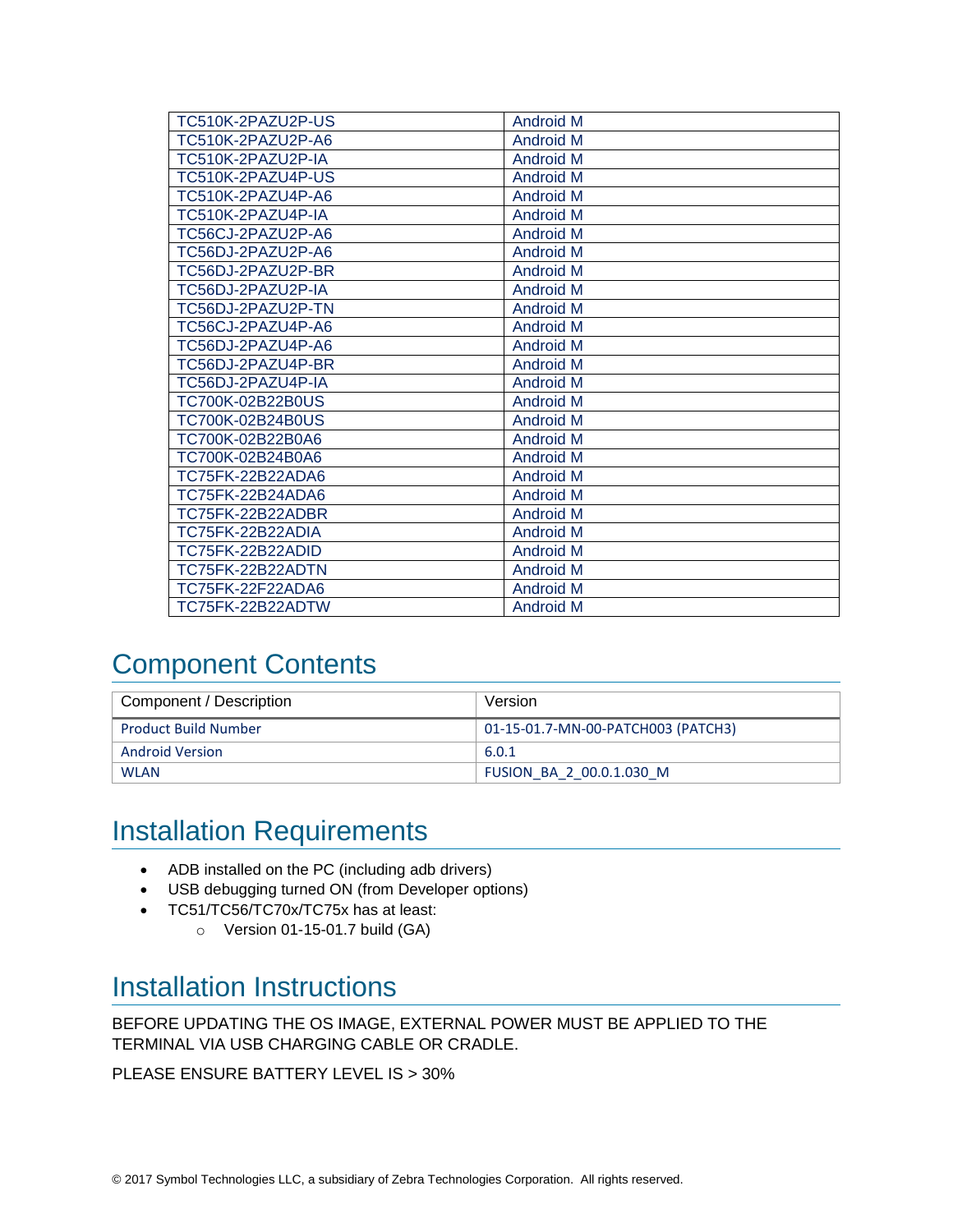#### **CFE Patch software update procedure for TC51, TC56, TC70x and TC75x:**

- 1. Plug the TC51/TC56/TC70x/TC75x into the USB & Charging Cable and then the Cable to the PC. If you have a Cradle with USB connectivity, connect it now.
- 2. You may need to pull down the top menu and if you see "USB for charging", touch it and then change it to "File transfers".
- 3. Open Command Prompt, run *"adb devices"* and check to see if you are able to see the device's serial number… If yes, proceed… if not you will need to get the PC set up with the proper drivers or install an External SD Card.
- 4. On device you will see "USB for Charging" USB applet popup, once connected to any windows PC, click on this and change to "File Transfer" this way your PC will see Internal Storage Folder of the Device.
	- a. *Note*: If you have an External SD Card installed, you can drag & drop the files on that card to perform the Recovery update that way… if not, continue with the ADB Sideload.
	- Download Image CFE-TC51\_TC56\_TC70x\_TC75x-M-XX-15-01.7-N-00-03.zip
- 5. Entering into Recovery Mode
	- a. Choice 1: In Command Prompt, type *"adb reboot recovery" and click enter*.
	- b. Choice 2:
		- Reset and hold Scan key
		- When Zebra Technologies logo appears on the screen Release the Scan Key
- 6. Your TC51/TC56/TC70x/TC75x will reboot and put you on the Android Recovery screen.
- 7. if applying update via Sideload Method
	- a. Use the Volume + and to highlight, *"Apply update from ADB"* and press the Power Key to select it
- 8. if applying update via External SD card
	- a. Use the Volume + and to highlight select option to "Apply update from SD card" and press the Power Key to select it
	- b. Use the Volume + and to highlight package CFE-TC51\_TC56\_TC70x\_TC75x-M-XX-15-01.7-N-00-03.zip and press the Power Key to select it.
	- c. Go to Step 10 once above steps are completed
- 9. With your Command Prompt open, type *"adb sideload" and add a space and then* drag and drop the CFE-TC51\_TC56\_TC70x\_TC75x-M-XX-15-01.7-N-00-03.zip on to it and click enter.
	- a. Your PC screen will show files being installed and a little blue horizontal progress bar on your device will show status… and after about 6 minutes it should be done and you should be back at the Android Recovery screen.
- 10. *"Reboot system now"* is highlighted. Press the Power Key to Reboot.